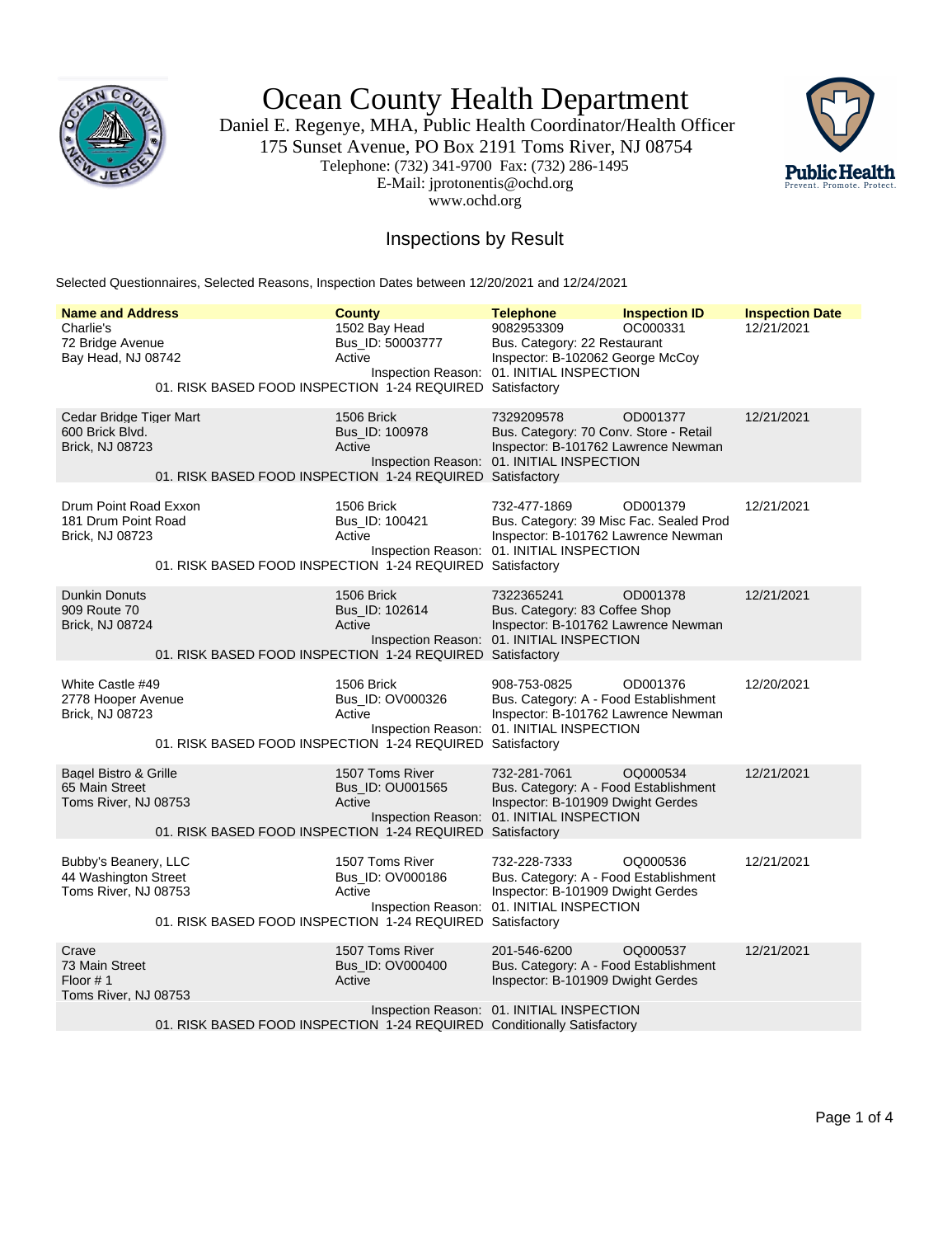## Inspections by Result

| <b>Name and Address</b><br>Staples #162<br>2 Route 37 West<br><b>Builfing F</b><br>Toms River, NJ 08753 |                                                           | <b>County</b><br>1507 Toms River<br>Bus ID: 105571<br>Active | <b>Telephone</b><br>732-505-0094<br>Bus. Category: A - Food Establishment<br>Inspector: B-101909 Dwight Gerdes<br>Inspection Reason: 01. INITIAL INSPECTION | <b>Inspection ID</b><br>OQ000538 | <b>Inspection Date</b><br>12/22/2021 |
|---------------------------------------------------------------------------------------------------------|-----------------------------------------------------------|--------------------------------------------------------------|-------------------------------------------------------------------------------------------------------------------------------------------------------------|----------------------------------|--------------------------------------|
|                                                                                                         | 01. RISK BASED FOOD INSPECTION 1-24 REQUIRED Satisfactory |                                                              |                                                                                                                                                             |                                  |                                      |
| Starbucks #65238<br>1290 Hooper Avenue<br>Toms River, NJ 08753                                          | 01. RISK BASED FOOD INSPECTION 1-24 REQUIRED Satisfactory | 1507 Toms River<br>Bus_ID: OV000819<br>Active                | 973-839-6475<br>Bus. Category:<br>Inspector: B-101909 Dwight Gerdes<br>Inspection Reason: 01. INITIAL INSPECTION                                            | OQ000541                         | 12/22/2021                           |
| Harriet's Hidden Treasures<br>191 Main Street<br>West Creek, NJ 08092                                   | 01. RISK BASED FOOD INSPECTION 1-24 REQUIRED Satisfactory | 1508 Eagleswood<br>Bus_ID: OW001025<br>Active                | Bus. Category: A - Food Establishment<br>Inspector: B-101748 Clyde Flanegan<br>Inspection Reason: 01. INITIAL INSPECTION                                    | OE001754                         | 12/21/2021                           |
| El Toro - Totally Kickin' Chicken<br>120 Route 537<br>Jackson, NJ 08527                                 | 01. RISK BASED FOOD INSPECTION 1-24 REQUIRED Satisfactory | 1511 Jackson<br>Bus_ID: 105813<br>Active                     | 7329282000<br>Bus. Category: A - Food Establishment<br>Inspector: B-101718 Salli Wickel<br>Inspection Reason: 01. INITIAL INSPECTION                        | OF001383                         | 12/20/2021                           |
| El Toro Dippin Dots<br>120 Rt 537<br>Jackson, NJ 08527                                                  | 01. RISK BASED FOOD INSPECTION 1-24 REQUIRED Satisfactory | 1511 Jackson<br>Bus_ID: 103820<br>Active                     | 7329282000<br>Bus. Category: 19 Retail Frozen Desert<br>Inspector: B-101718 Salli Wickel<br>Inspection Reason: 01. INITIAL INSPECTION                       | OF001382                         | 12/20/2021                           |
| <b>Fast Tracks Snacks</b><br>120 Rt. 537<br>Jackson, NJ 08527                                           | 01. RISK BASED FOOD INSPECTION 1-24 REQUIRED Satisfactory | 1511 Jackson<br>Bus_ID: 103418<br>Active                     | 7329282000<br>Bus. Category: 81 Fast Food Restaurant<br>Inspector: B-101718 Salli Wickel<br>Inspection Reason: 01. INITIAL INSPECTION                       | OF001384                         | 12/20/2021                           |
| Flightline Dippin Dots<br>120 Rt 537<br>Jackson, NJ 08527                                               | 01. RISK BASED FOOD INSPECTION 1-24 REQUIRED Satisfactory | 1511 Jackson<br>Bus_ID: 103369<br>Active                     | 7329282000<br>Bus. Category: A - Food Establishment<br>Inspector: B-101718 Salli Wickel<br>Inspection Reason: 01. INITIAL INSPECTION                        | OF001385                         | 12/20/2021                           |
| <b>Frontier Snacks</b><br>120 Rt. 537<br>Jackson, NJ 08527                                              | 01. RISK BASED FOOD INSPECTION 1-24 REQUIRED Satisfactory | 1511 Jackson<br>Bus_ID: 103109<br>Active                     | 7329282000<br>Bus. Category: 26 Luncheonette<br>Inspector: B-101718 Salli Wickel<br>Inspection Reason: 01. INITIAL INSPECTION                               | OF001386                         | 12/22/2021                           |
| Green Lantern Coke Cart<br>120 Rt 537<br>Jackson, NJ 08527                                              | 01. RISK BASED FOOD INSPECTION 1-24 REQUIRED Satisfactory | 1511 Jackson<br>Bus_ID: 105353<br>Active                     | 7329282000<br>Bus. Category: 81 Fast Food Restaurant<br>Inspector: B-101718 Salli Wickel<br>Inspection Reason: 01. INITIAL INSPECTION                       | OF001387                         | 12/22/2021                           |
| Jackson Skating Center<br>2270 West County Line Rd.<br>Jackson, NJ 08527                                | 01. RISK BASED FOOD INSPECTION 1-24 REQUIRED Satisfactory | 1511 Jackson<br>Bus_ID: 100051<br>Active                     | 7323632222<br>Bus. Category: 83 Coffee Shop<br>Inspector: B-101718 Salli Wickel<br>Inspection Reason: 01. INITIAL INSPECTION                                | OF001388                         | 12/22/2021                           |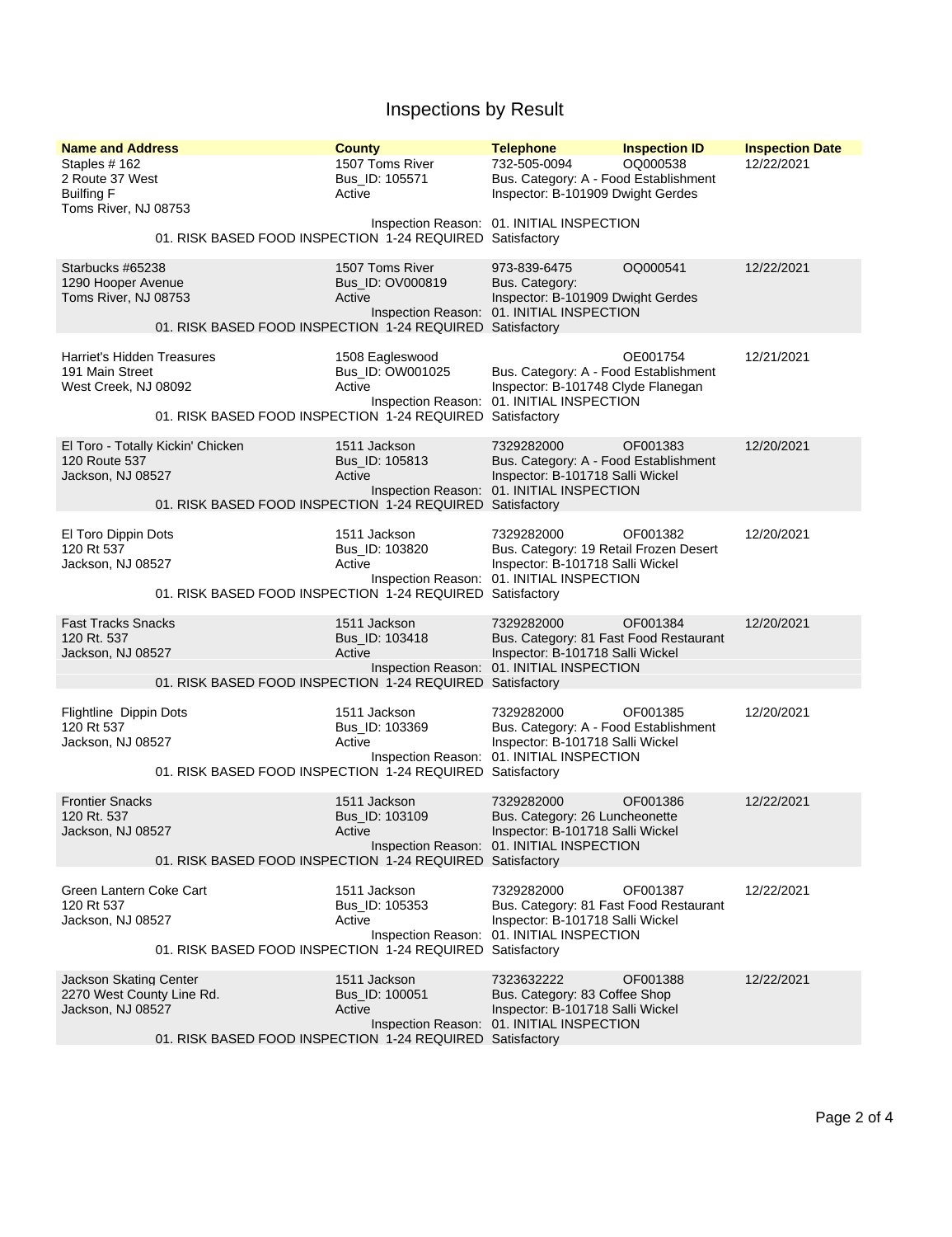## Inspections by Result

| <b>Name and Address</b><br>Rita's #463<br>681 River Avenue<br>Lakewood, NJ 08701      | <b>County</b><br>1514 Lakewood<br>Bus_ID: OU001781<br>Active<br>01. RISK BASED FOOD INSPECTION 1-24 REQUIRED Satisfactory | <b>Telephone</b><br>732-901-1296<br>Bus. Category: A - Food Establishment<br>Inspector: B-102432 Karl Stine<br>Inspection Reason: 01. INITIAL INSPECTION | <b>Inspection ID</b><br>OK001751 | <b>Inspection Date</b><br>12/21/2021 |
|---------------------------------------------------------------------------------------|---------------------------------------------------------------------------------------------------------------------------|----------------------------------------------------------------------------------------------------------------------------------------------------------|----------------------------------|--------------------------------------|
| Shiras Bais Yaakov<br>924 New Hampshire Avenue<br>Lakewood, NJ 08701                  | 1514 Lakewood<br>Bus_ID: OW001344<br>Active<br>01. RISK BASED FOOD INSPECTION 1-24 REQUIRED Satisfactory                  | 917-588-5239<br>Bus. Category: B - Food School<br>Inspector: B-102432 Karl Stine<br>Inspection Reason: 01. INITIAL INSPECTION                            | OK001750                         | 12/20/2021                           |
| Talmud Torah Yesodei Hatorah<br>509 Joe Parker Road<br>Lakewood, NJ 08701             | 1514 Lakewood<br>Bus_ID: OU000858<br>Active<br>01. RISK BASED FOOD INSPECTION 1-24 REQUIRED Satisfactory                  | 732-722-5511<br>Bus. Category: B - Food School<br>Inspector: B-102432 Karl Stine<br>Inspection Reason: 01. INITIAL INSPECTION                            | OK001752                         | 12/22/2021                           |
| <b>Bagels And Beyond</b><br>800 Radio Road Harbor Island Plaza<br>Tuckerton, NJ 08087 | 1516 Little Egg Harbor<br>Bus_ID: 100922<br>Active<br>01. RISK BASED FOOD INSPECTION 1-24 REQUIRED Satisfactory           | 6092942400<br>Bus. Category: 23 Retail Bakery<br>Inspector: B-101748 Clyde Flanegan<br>Inspection Reason: 01. INITIAL INSPECTION                         | OE001756                         | 12/22/2021                           |
| <b>Brother's Pizza</b><br>200 Mathistown Rd.<br>Tuckerton, NJ 08087                   | 1516 Little Egg Harbor<br>Bus_ID: 100340<br>Active<br>01. RISK BASED FOOD INSPECTION 1-24 REQUIRED Satisfactory           | 6092941850<br>Bus. Category: 22 Restaurant<br>Inspector: B-101748 Clyde Flanegan<br>Inspection Reason: 01. INITIAL INSPECTION                            | OE001757                         | 12/22/2021                           |
| <b>Jersey Mikes</b><br>418 Route 9 South<br>Little Egg Harbor, NJ 08087               | 1516 Little Egg Harbor<br>Bus_ID: OU000798<br>Active<br>01. RISK BASED FOOD INSPECTION 1-24 REQUIRED Satisfactory         | 609-294-5300<br>Bus. Category: A - Food Establishment<br>Inspector: B-101748 Clyde Flanegan<br>Inspection Reason: 01. INITIAL INSPECTION                 | OE001760                         | 12/23/2021                           |
| Mystic Island Pizza<br>841 Radio Rd.<br>Little Egg Harbor, NJ 08087                   | 1516 Little Egg Harbor<br>Bus_ID: 100612<br>Active<br>01. RISK BASED FOOD INSPECTION 1-24 REQUIRED Satisfactory           | 6092960257<br>Bus. Category: 22 Restaurant<br>Inspector: B-101748 Clyde Flanegan<br>Inspection Reason: 01. INITIAL INSPECTION                            | OE001753                         | 12/20/2021                           |
| Mystic Islands Vol. Fire Co.<br>827a Radio Road<br>Little Egg Harbor, NJ 08087        | 1516 Little Egg Harbor<br>Bus_ID: 100144<br>Active<br>01. RISK BASED FOOD INSPECTION 1-24 REQUIRED Satisfactory           | 609-713-1113<br>Bus. Category:<br>Inspector: B-101748 Clyde Flanegan<br>Inspection Reason: 01. INITIAL INSPECTION                                        | OE001752                         | 12/20/2021                           |
| Manchester Firehouse #1<br>545 Commonwealth Boulevard<br>Toms River, NJ 08757         | 1518 Manchester<br>Bus ID: 100159<br>Active<br>01. RISK BASED FOOD INSPECTION 1-24 REQUIRED Satisfactory                  | 732-240-3880<br>Bus. Category: A - Food Establishment<br>Inspector: B-101909 Dwight Gerdes<br>Inspection Reason: 01. INITIAL INSPECTION                  | OQ000532                         | 12/21/2021                           |
| Pine Lake Park Clubhouse<br>800 Clubhouse Road<br>Manchester, NJ 08757                | 1518 Manchester<br>Bus ID: 00000153<br>Active<br>01. RISK BASED FOOD INSPECTION 1-24 REQUIRED Satisfactory                | 908-910-3669<br>Bus. Category: A - Food Establishment<br>Inspector: B-101909 Dwight Gerdes<br>Inspection Reason: 01. INITIAL INSPECTION                  | OQ000533                         | 12/21/2021                           |